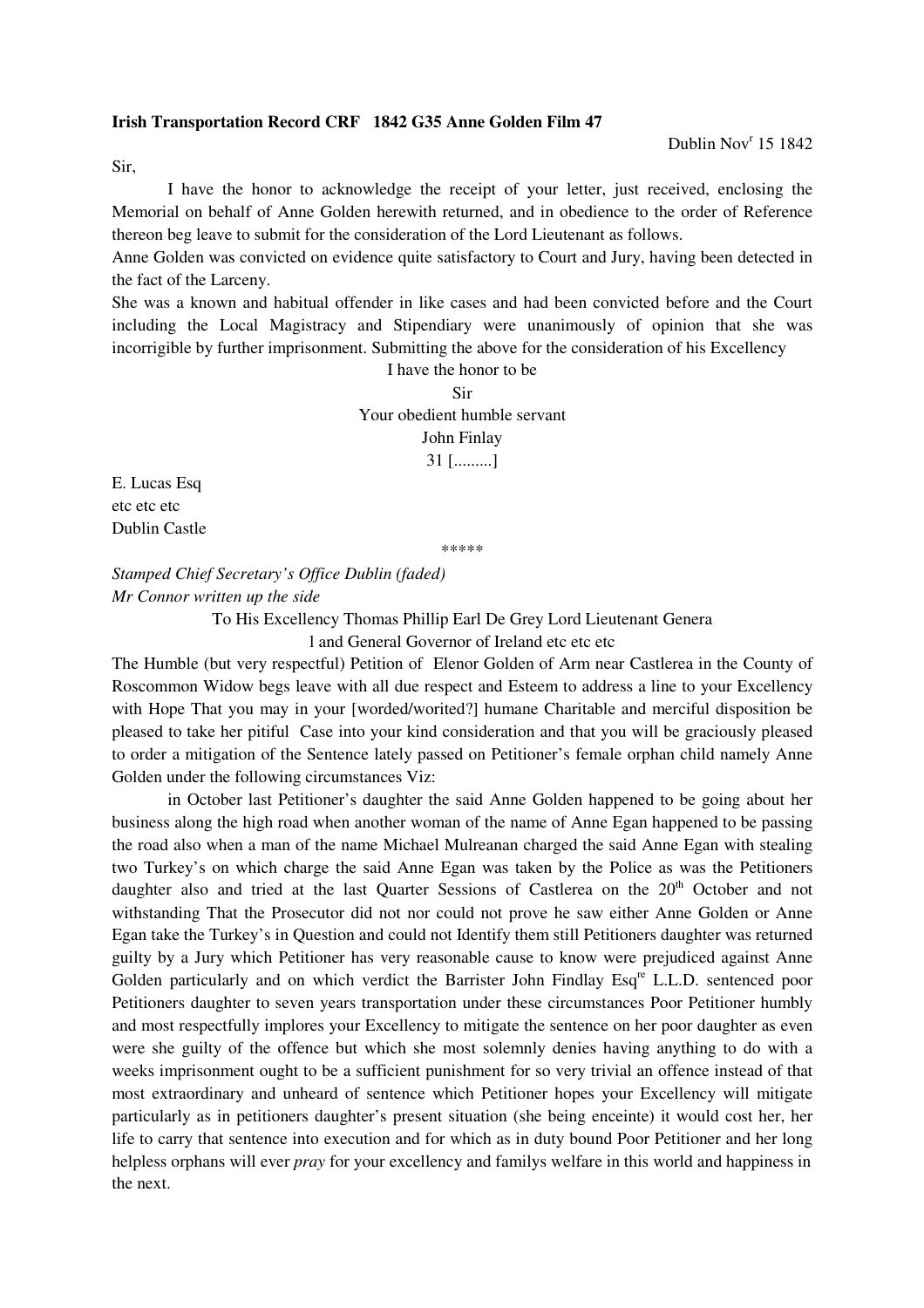## Eleanor Golden (widow-

Castlerea  $14<sup>th</sup>$  November 1842

Petitioner humbly entreats your Excellency may be graciously pleased to order an answer to be sent her to this her humble and respectful supplication

> G 35 1842\*\*\*\*\* Memorial Anne Golden  $17<sup>th</sup>$  Novr AWC The law m ust take its course Nov 18 Initials Aapt  $15^{\text{th}}$  d<sup>o</sup> AWL E. Golden  $d^{\circ}$ Another Memorial annexed 21st Decr 1842 Confirmed Dec22 /42 Gov of gaol Co. Roscommon

> > Excellency Earl De Grey Lord Lieutenant General General Governor of Ireland Castle Dublin \*\*\*\*\*

To Her Most Excellent Majesty Victoria Queen of the united Kingdom of Great Britain and Ireland etc etc etc

 The most Humble but very respectful dutiful and loyal Petition of Elenor Golden of Arm, near Castlerea in the County of Roscommon Ireland Widow beg's leave (with the most profound respect, loyalty and esteem for your Royal person and Crown) to address a line to your most Excellent Majesty in the Hope That you may in your [worited?] humane Charitable and merciful disposition be graciously to take the Griveous(sic) Case of Petitioner (who is a poor destitute and now forlorn widow) into your Kind and merciful consideration under, the following circumstances (i.e. in October last petitioner's daughter (namely Anne Golden) happened accidently to be travelling along the High road in the vicinity of Castlerea when (imprtunately) a woman of the name of Anne Egan over took her (Petitioners said daughter) and in a few minutes afterwards's a man of the name Michael Mulreanan followed the said Anne Egan and accused her (Egan) of having stolen fowl (two Turkey's) from him (Mulreanan) on which the said Anne Egan was given in charge to the Police as was Petitioners daughter also merely on account of being found traveling on the Public high road at the moment that the said Anne Egan was accused by Mulreanan of takeing said fowl on which charge both prisoners were taken to the Quarter Sessions of Castlerea tried on the 24<sup>th</sup> October last by a Jury who Petitioner has good cause to think were through somewhat private motive Enemical(sic) to the Prisoner's and who declared both prisoners guilty and on which verdict they (the prisoner's) were sentenced to seven year's Transportation each – Petitioner under those circumstances humbly Implores your Royal Majesty will be graciously pleased to order a Mitigation of that most extraordinary sentence in as much as if even the accused were really guilty of the offence, but which in fact they were not as very evidently appeared on the Trial the Prosecutor being unable to Identify the alledged fowls a few weeks Imprisonment would be considered a Sufficient punishment on so ungrounded and trivial a matter – Petitioner beg's leave to further State to your majesty: That if the present Sentence is carried